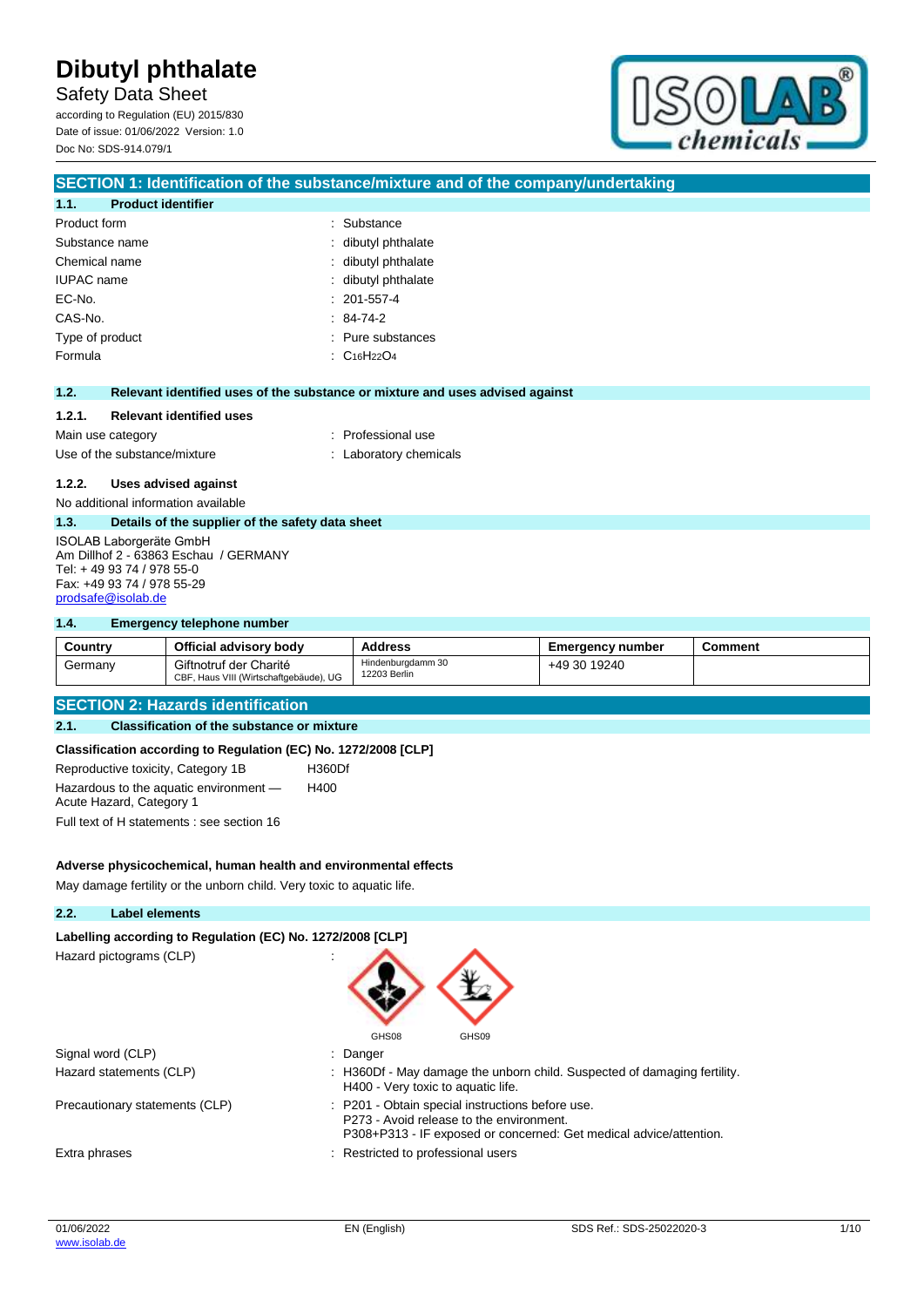Safety Data Sheet

according to Regulation (EU) 2015/830 Date of issue: 01/06/2022 Version: 1.0 Doc No: SDS-914.079/1



# **2.3. Other hazards**

This substance/mixture does not meet the PBT criteria of REACH regulation, annex XIII

This substance/mixture does not meet the vPvB criteria of REACH regulation, annex XIII

| <b>SECTION 3: Composition/information on ingredients</b>                                                                                                 |                                                                           |                  |  |  |
|----------------------------------------------------------------------------------------------------------------------------------------------------------|---------------------------------------------------------------------------|------------------|--|--|
| 3.1.<br><b>Substances</b>                                                                                                                                |                                                                           |                  |  |  |
| Substance type                                                                                                                                           | Mono-constituent                                                          |                  |  |  |
| Name                                                                                                                                                     | <b>Product identifier</b>                                                 | Conc.<br>(% w/w) |  |  |
| dibutyl phthalate; DBP<br>substance listed as REACH Candidate (Dibutyl phthalate (DBP))<br>substance listed in REACH Annex XIV (Dibutyl phthalate (DBP)) | (CAS-No.) 84-74-2<br>(EC-No.) 201-557-4<br>$(FC Index-Mo)$ $607-318-00-4$ | $\geq 99$        |  |  |

(EC Index-No.) 607-318-00-4

Full text of H-statements: see section 16

#### **3.2. Mixtures**

Not applicable

|                         | <b>SECTION 4: First aid measures</b>                        |                                                                                                                                                                                                                                                                                                                                                                                                                                                     |  |
|-------------------------|-------------------------------------------------------------|-----------------------------------------------------------------------------------------------------------------------------------------------------------------------------------------------------------------------------------------------------------------------------------------------------------------------------------------------------------------------------------------------------------------------------------------------------|--|
| 4.1.                    | <b>Description of first aid measures</b>                    |                                                                                                                                                                                                                                                                                                                                                                                                                                                     |  |
|                         | First-aid measures general                                  | IF exposed or concerned: Get medical advice/attention. Never give anything by mouth to an<br>unconscious person. People with over sensibility problems are not allowed to work or be<br>exposed to the product. In all cases of doubt, or when symptoms persist, seek medical<br>attention.                                                                                                                                                         |  |
|                         | First-aid measures after inhalation                         | Remove person to fresh air and keep comfortable for breathing.                                                                                                                                                                                                                                                                                                                                                                                      |  |
|                         | First-aid measures after skin contact                       | Wash skin with plenty of water.                                                                                                                                                                                                                                                                                                                                                                                                                     |  |
|                         | First-aid measures after eye contact                        | Rinse eyes with water as a precaution.                                                                                                                                                                                                                                                                                                                                                                                                              |  |
|                         | First-aid measures after ingestion                          | Call a poison center or a doctor if you feel unwell.                                                                                                                                                                                                                                                                                                                                                                                                |  |
| 4.2.                    | Most important symptoms and effects, both acute and delayed |                                                                                                                                                                                                                                                                                                                                                                                                                                                     |  |
|                         | No additional information available                         |                                                                                                                                                                                                                                                                                                                                                                                                                                                     |  |
| 4.3.                    |                                                             | Indication of any immediate medical attention and special treatment needed                                                                                                                                                                                                                                                                                                                                                                          |  |
|                         | Treat symptomatically.                                      |                                                                                                                                                                                                                                                                                                                                                                                                                                                     |  |
|                         | <b>SECTION 5: Firefighting measures</b>                     |                                                                                                                                                                                                                                                                                                                                                                                                                                                     |  |
| 5.1.                    | <b>Extinguishing media</b>                                  |                                                                                                                                                                                                                                                                                                                                                                                                                                                     |  |
|                         | Suitable extinguishing media                                | : Water spray. dry chemical powder, alcohol-resistant foam, carbon dioxide (CO2).                                                                                                                                                                                                                                                                                                                                                                   |  |
|                         | Unsuitable extinguishing media                              | Strong water jet.                                                                                                                                                                                                                                                                                                                                                                                                                                   |  |
| 5.2.                    | Special hazards arising from the substance or mixture       |                                                                                                                                                                                                                                                                                                                                                                                                                                                     |  |
| Fire hazard             |                                                             | : Keep away from ignition sources (including static discharges). Contact with combustible<br>material may cause fire.                                                                                                                                                                                                                                                                                                                               |  |
| <b>Explosion hazard</b> |                                                             | Heat may build pressure, rupturing closed containers, spreading fire and increasing risk of<br>burns and injuries.                                                                                                                                                                                                                                                                                                                                  |  |
|                         | Reactivity in case of fire                                  | At high temperature may liberate dangerous gases.                                                                                                                                                                                                                                                                                                                                                                                                   |  |
| fire                    | Hazardous decomposition products in case of                 | Toxic fumes may be released.                                                                                                                                                                                                                                                                                                                                                                                                                        |  |
| 5.3.                    | <b>Advice for firefighters</b>                              |                                                                                                                                                                                                                                                                                                                                                                                                                                                     |  |
|                         | Precautionary measures fire                                 | : Approach from upwind. Use water spray or fog for cooling exposed containers. Keep away from<br>combustible materials.                                                                                                                                                                                                                                                                                                                             |  |
|                         | Firefighting instructions                                   | : Use water spray or fog for cooling exposed containers. Cool adjacent tanks / containers /<br>drums with water jet. Do not allow water to enter the vessels, a violent reaction may occur. Do<br>not enter fire area without proper protective equipment, including respiratory protection.<br>Exercise caution when fighting any chemical fire. Keep upwind. In case of fire: Evacuate area.<br>Fight fire remotely due to the risk of explosion. |  |
|                         | Protection during firefighting                              | Do not attempt to take action without suitable protective equipment. Self-contained breathing<br>apparatus. Complete protective clothing.                                                                                                                                                                                                                                                                                                           |  |
| Other information       |                                                             | High temperature decomposition products are harmful by inhalation. Inhalation of vapour can<br>cause breathing difficulties.                                                                                                                                                                                                                                                                                                                        |  |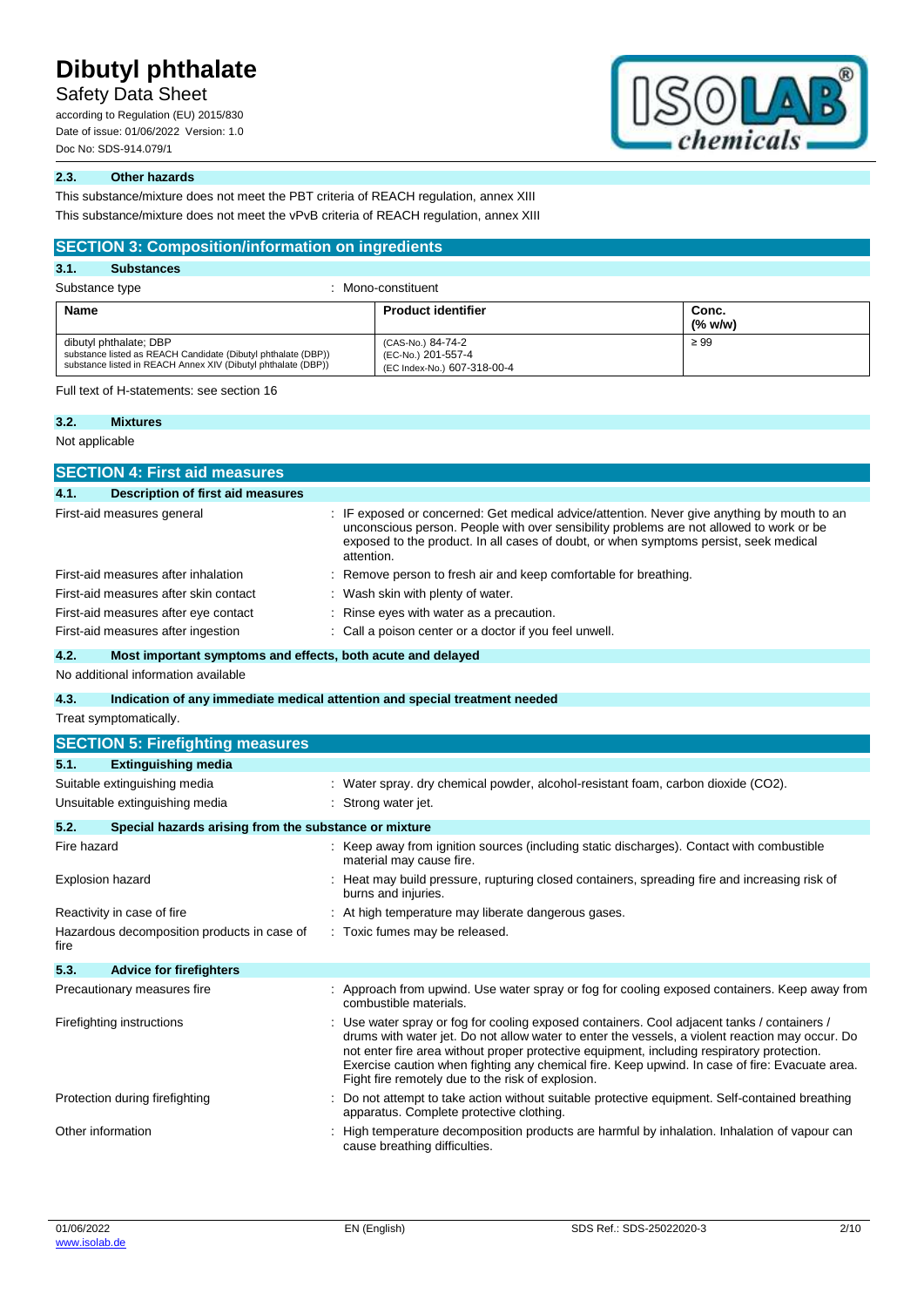Safety Data Sheet

according to Regulation (EU) 2015/830 Date of issue: 01/06/2022 Version: 1.0 Doc No: SDS-914.079/1



**SECTION 6: Accidental release measures**

| 6.1.   | Personal precautions, protective equipment and emergency procedures |                                                                                                                                                                                                                                                                                                                                                                       |
|--------|---------------------------------------------------------------------|-----------------------------------------------------------------------------------------------------------------------------------------------------------------------------------------------------------------------------------------------------------------------------------------------------------------------------------------------------------------------|
|        | General measures                                                    | : Eliminate every possible source of ignition. Access forbidden to unauthorised personnel. Use<br>protective clothing. Prevent from entering sewers, basements and workpits, or any place where<br>its accumulation can be dangerous. Notify authorities if product enters sewers or public waters.<br>Use care in walking on spilled material. Do not inhale vapour. |
| 6.1.1. | For non-emergency personnel                                         |                                                                                                                                                                                                                                                                                                                                                                       |
|        | Protective equipment                                                | : Wear recommended personal protective equipment. Dust formation: dust mask. Wear suitable<br>protective clothing, gloves and eye or face protection.                                                                                                                                                                                                                 |
|        | Emergency procedures                                                | Only qualified personnel equipped with suitable protective equipment may intervene. Do not<br>touch or walk on the spilled product. Evacuate unnecessary personnel. Mark out the<br>contaminated area with signs and prevent access to unauthorized personnel.                                                                                                        |
|        | Measures in case of dust release                                    | : In case of dust production: protective goggles. Dust mask.                                                                                                                                                                                                                                                                                                          |
| 6.1.2. | For emergency responders                                            |                                                                                                                                                                                                                                                                                                                                                                       |
|        | Protective equipment                                                | : Do not attempt to take action without suitable protective equipment. For further information<br>refer to section 8: "Exposure controls/personal protection". Only qualified personnel equipped<br>with suitable protective equipment may intervene. Wear suitable protective clothing, gloves and<br>eye/face protection.                                           |
|        | <b>Emergency procedures</b>                                         | : Avoid contact with skin and eyes. Do not touch spilled material. Evacuate unnecessary<br>personnel. Keep away from combustible material. Keep public away from danger area. Prevent<br>from entering sewers, basements and workpits, or any place where its accumulation can be<br>dangerous. Ventilate area. Stop leak if safe to do so.                           |
| 6.2.   | <b>Environmental precautions</b>                                    |                                                                                                                                                                                                                                                                                                                                                                       |
|        |                                                                     |                                                                                                                                                                                                                                                                                                                                                                       |

Avoid release to the environment. Notify authorities if product enters sewers or public waters. Do not allow to enter drains or water courses. Do not discharge into drains or waterways without neutralizing.

| Methods and material for containment and cleaning up<br>6.3. |                                                                                                                                                                                                                                                                                                                                                                   |
|--------------------------------------------------------------|-------------------------------------------------------------------------------------------------------------------------------------------------------------------------------------------------------------------------------------------------------------------------------------------------------------------------------------------------------------------|
| For containment                                              | : Collect spillage. Comply with the safety intructions. Soak up with inert absorbent material (for<br>example sand, sawdust, a universal binder, silica gel). Contain any spills with dikes or<br>absorbents to prevent migration and entry into sewers or streams.                                                                                               |
| Methods for cleaning up                                      | : Notify authorities if product enters sewers or public waters. Clean up any spills as soon as<br>possible, using an absorbent material to collect it. Absorb with liquid-binding material (e.g.<br>sand, diatomaceous earth, acid- or universal binding agents). Sweep or shovel spills into<br>appropriate container for disposal. Minimise generation of dust. |
| Other information                                            | : Dispose of materials or solid residues at an authorized site. Dispose of contaminated materials<br>in accordance with current regulations.                                                                                                                                                                                                                      |

# **6.4. Reference to other sections**

Concerning personal protective equipment to use, see section 8. Concerning disposal elimination after cleaning, see section 13.

| <b>SECTION 7: Handling and storage</b>                               |  |                                                  |                                                                                                                                                                                                                                                                                                                                                                                                                                                                                                                                                                                                                                                                          |      |
|----------------------------------------------------------------------|--|--------------------------------------------------|--------------------------------------------------------------------------------------------------------------------------------------------------------------------------------------------------------------------------------------------------------------------------------------------------------------------------------------------------------------------------------------------------------------------------------------------------------------------------------------------------------------------------------------------------------------------------------------------------------------------------------------------------------------------------|------|
| <b>Precautions for safe handling</b><br>7.1.                         |  |                                                  |                                                                                                                                                                                                                                                                                                                                                                                                                                                                                                                                                                                                                                                                          |      |
| Additional hazards when processed                                    |  | workplace.                                       | : Use adequate ventilation to keep vapour concentrations below applicable standard. Take all<br>necessary technical measures to avoid or minimize the release of the product on the                                                                                                                                                                                                                                                                                                                                                                                                                                                                                      |      |
| Precautions for safe handling                                        |  | precautionary measures against static discharge. | Ensure good ventilation of the work station. Obtain special instructions before use. Do not<br>handle until all safety precautions have been read and understood. Wear personal protective<br>equipment. Avoid dust formation. Avoid prolonged and repeated contact with skin.<br>Contaminated work clothing should not be allowed out of the workplace. Do not spray on an<br>open flame or other ignition source. Floors, walls and other surfaces in the hazard area must be<br>cleaned regularly. Keep valves and fittings free from oil and grease. Take all necessary<br>technical measures to avoid or minimize the release of the product on the workplace. Take |      |
| Hygiene measures                                                     |  |                                                  | Separate working clothes from town clothes. Launder separately. Do not eat, drink or smoke<br>when using this product. Always wash hands after handling the product.                                                                                                                                                                                                                                                                                                                                                                                                                                                                                                     |      |
| 7.2.<br>Conditions for safe storage, including any incompatibilities |  |                                                  |                                                                                                                                                                                                                                                                                                                                                                                                                                                                                                                                                                                                                                                                          |      |
| Technical measures                                                   |  |                                                  | : Containers which are opened should be properly resealed and kept upright to prevent leakage.<br>The floor of the depot should be impermeable and designed to form a water-tight basin. Ensure<br>adequate ventilation, especially in confined areas. Comply with applicable regulations.                                                                                                                                                                                                                                                                                                                                                                               |      |
| Storage conditions                                                   |  |                                                  | Store locked up. Store in a well-ventilated place. Keep cool.                                                                                                                                                                                                                                                                                                                                                                                                                                                                                                                                                                                                            |      |
| Incompatible products                                                |  |                                                  | Strong acids. Strong bases. Strong oxidizing agents. Peroxides. Explosives.                                                                                                                                                                                                                                                                                                                                                                                                                                                                                                                                                                                              |      |
| Incompatible materials                                               |  | Extremely high or low temperatures.              |                                                                                                                                                                                                                                                                                                                                                                                                                                                                                                                                                                                                                                                                          |      |
| Heat and ignition sources                                            |  |                                                  | Do not smoke. KEEP SUBSTANCE AWAY FROM: ignition sources. heat sources.                                                                                                                                                                                                                                                                                                                                                                                                                                                                                                                                                                                                  |      |
| 01/06/2022                                                           |  | EN (English)                                     | SDS Ref.: SDS-25022020-3                                                                                                                                                                                                                                                                                                                                                                                                                                                                                                                                                                                                                                                 | 3/10 |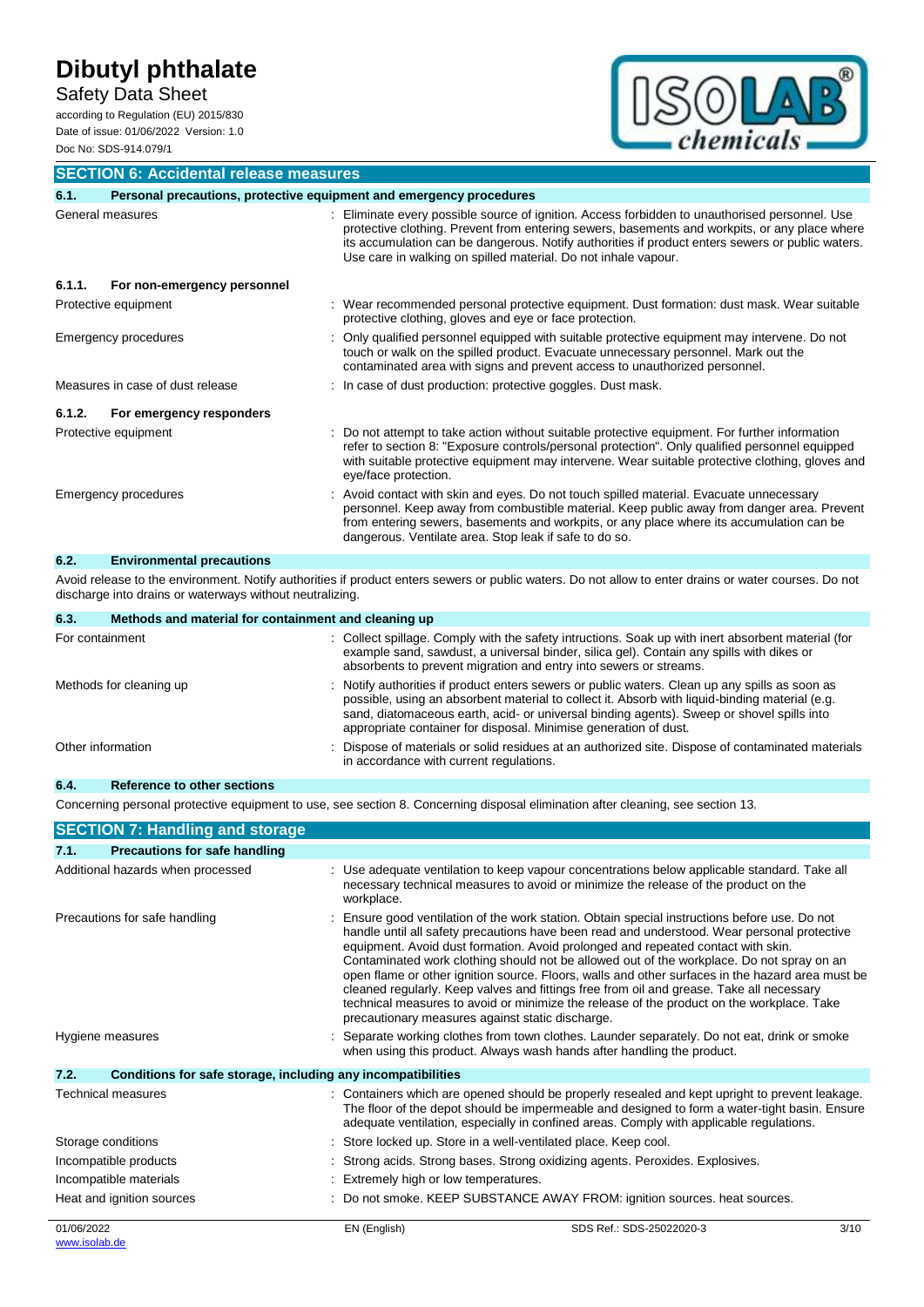# Safety Data Sheet

according to Regulation (EU) 2015/830 Date of issue: 01/06/2022 Version: 1.0 Doc No: SDS-914.079/1



- Information on mixed storage : Keep away from food, drink and animal feeding stuffs.
- Storage area **intervalse area in the state of the state of the state of the state of the state of the state of the state of the state of the state of the state of the state of the state of the state of the state of the sta**

**7.3. Specific end use(s)**

### No additional information available

# **SECTION 8: Exposure controls/personal protection**

#### **8.1. Control parameters**

| dibutyl phthalate; DBP (84-74-2) |                                                        |                         |  |  |
|----------------------------------|--------------------------------------------------------|-------------------------|--|--|
| EU                               | Local name                                             | Di-n-butyl phtalate     |  |  |
| EU                               | IOELV TWA (mg/m <sup>3</sup> )                         | $0.58 \text{ mg/m}^3$   |  |  |
| EU                               | IOELV TWA (ppm)                                        | $0.05$ ppm              |  |  |
| EU                               | <b>Notes</b>                                           | (Year of adoption 2016) |  |  |
| Germany                          | TRGS 900 Local name                                    | Dibutylphthalat         |  |  |
| Germany                          | Occupational exposure limit value (mg/m <sup>3</sup> ) | $0.58 \text{ mg/m}^3$   |  |  |
| Germany                          | Occupational exposure limit value (ppm)                | $0.05$ ppm              |  |  |
| Germany                          | TRGS 900 Remark                                        | DFG:Y:11                |  |  |

| dibutyl phthalate; DBP (84-74-2)     |                   |  |
|--------------------------------------|-------------------|--|
| PNEC (Water)                         |                   |  |
| PNEC aqua (freshwater)               | $10 \mu g/l$      |  |
| PNEC aqua (marine water)             | µg/l              |  |
| PNEC aqua (intermittent, freshwater) | $4.8$ µg/l        |  |
| <b>PNEC</b> (Sediment)               |                   |  |
| PNEC sediment (freshwater)           | 1.19 $mg/kg$ dwt  |  |
| PNEC sediment (marine water)         | $0.119$ mg/kg dwt |  |
| PNEC (Soil)                          |                   |  |
| PNEC soil                            | $0.05$ mg/kg dwt  |  |
| PNEC (Oral)                          |                   |  |
| PNEC oral (secondary poisoning)      | 1.33 mg/kg food   |  |
| PNEC (STP)                           |                   |  |
| PNEC sewage treatment plant          | $0.22$ mg/l       |  |
|                                      |                   |  |

### **8.2. Exposure controls**

#### **Appropriate engineering controls:**

Ensure good ventilation of the work station. Avoid contact with skin, eyes and clothing. Carry out operations in the open/under local exhaust/ventilation or with respiratory protection. Consider the use of a work permit system e.g. for maintenance activities. Emergency eye wash fountains and safety showers should be available in the immediate vicinity of any potential exposure. In the event that dust and/or fine particles are generated with this product, it is prudent to minimize prolonged inhalation exposure to these forms not to exceed the occupational exposure limit. Measure concentrations regularly, and at the time of any change occuring in conditions likely to have consequences on workers exposure.

#### **Personal protective equipment:**

Gloves. Safety glasses.

#### **Hand protection:**

Protective gloves. EN 374. Choosing the proper glove is a decision that depends not only on the type of material, but also on other quality features, which differ for each manufacturer. Gloves must be replaced after each use and whenever signs of wear or perforation appear

### **Eye protection:**

Safety glasses. EN 166

#### **Skin and body protection:**

Wear suitable protective clothing. Where contact with eyes or skin is likely, wear suitable protection. In case of dust production: dustproof clothing. In case of dust production: head/neck protection

#### **Respiratory protection:**

[In case of inadequate ventilation] wear respiratory protection. Dust production: dust mask with filter type P1. Where excessive vapour may result, wear approved mask

### **Personal protective equipment symbol(s):**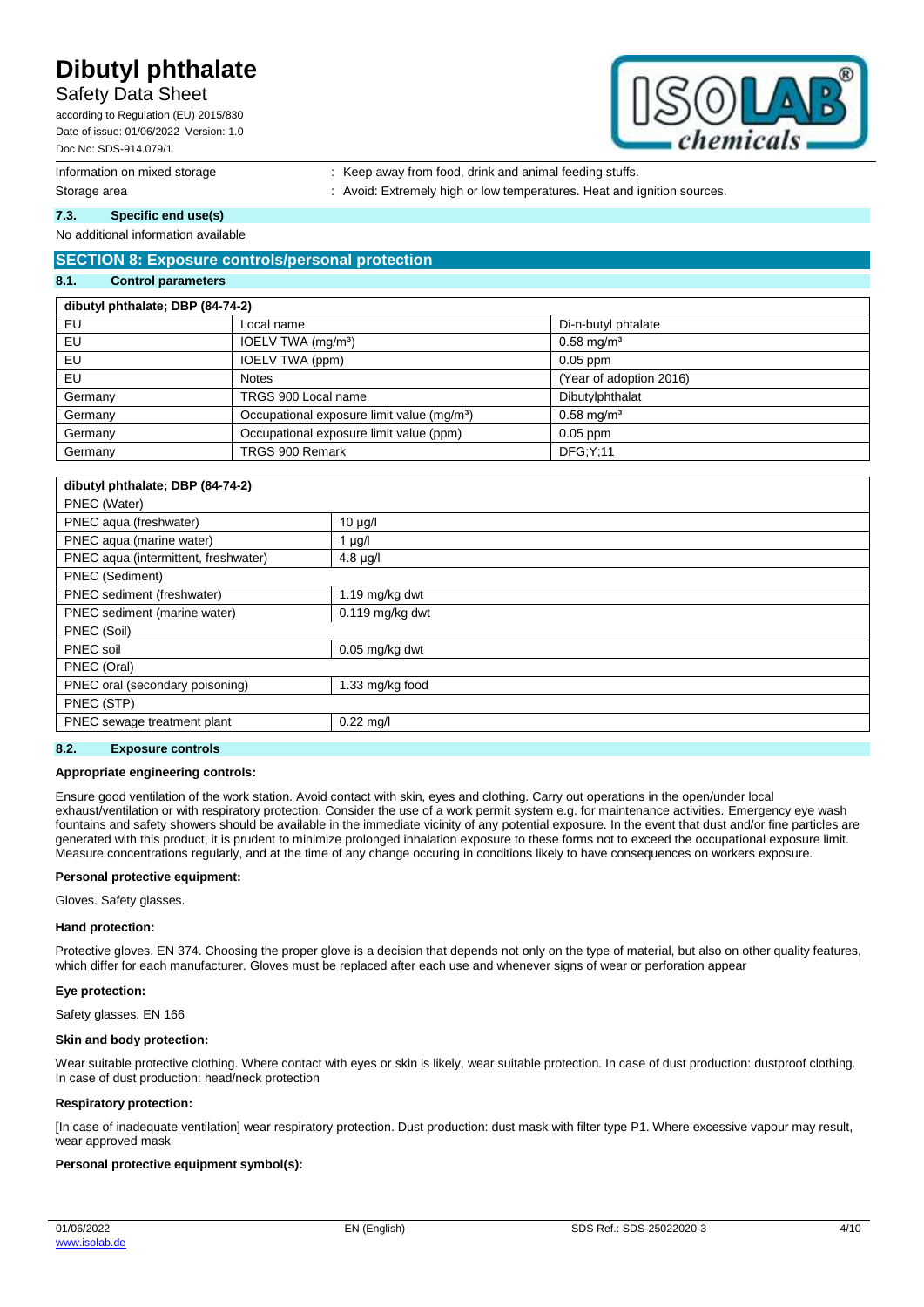Safety Data Sheet

according to Regulation (EU) 2015/830 Date of issue: 01/06/2022 Version: 1.0 Doc No: SDS-914.079/1





**Environmental exposure controls:**

Avoid release to the environment.

#### **Consumer exposure controls:**

Do not eat, drink or smoke during use. Always wash hands after handling the product. Avoid contact with skin and eyes. Avoid contact during pregnancy/while nursing.

#### **Other information:**

Wash hands and other exposed areas with mild soap and water before eating, drinking or smoking and when leaving work.

| <b>SECTION 9: Physical and chemical properties</b>            |                                              |
|---------------------------------------------------------------|----------------------------------------------|
| Information on basic physical and chemical properties<br>9.1. |                                              |
| Physical state                                                | : Liquid                                     |
| Appearance                                                    | : Clear.                                     |
| Molecular mass                                                | 278.34 g/mol                                 |
| Colour                                                        | colourless to slightly yellow.               |
| Odour                                                         | characteristic.                              |
| Odour threshold                                               | No data available                            |
| рH                                                            | : neutral (at 10 mg/l at 20 $^{\circ}$ C)    |
| Relative evaporation rate (butylacetate=1)                    | : No data available                          |
| Melting point                                                 | $\therefore$ 35 °C - lit.                    |
| Freezing point                                                | : No data available                          |
| Boiling point                                                 | $: 340 °C$ - lit.                            |
| Flash point                                                   | : 186.5 °C - open cup                        |
| Auto-ignition temperature                                     | : No data available                          |
| Decomposition temperature                                     | No data available                            |
| Flammability (solid, gas)                                     | Not applicable                               |
| Vapour pressure                                               | 97.000 hPa at ca.25 °C                       |
| Relative vapour density at 20 °C                              | No data available                            |
| Relative density                                              | No data available                            |
| Density                                                       | : 1.043 g/mL at 25 °C(lit.)                  |
| Solubility                                                    | : Water: 0,0114 g/l at 25 $^{\circ}$ C       |
| Partition coefficient n-octanol/water (Log Pow)               | : No data available                          |
| Viscosity, kinematic                                          | : 18.8 mm <sup>2</sup> /s at 20 $^{\circ}$ C |
| Viscosity, dynamic                                            | No data available                            |
| <b>Explosive properties</b>                                   | No data available                            |
| Oxidising properties                                          | No data available                            |
| <b>Explosive limits</b>                                       | : No data available                          |
| 9.2.<br><b>Other information</b>                              |                                              |

No additional information available

|                                                              | <b>SECTION 10: Stability and reactivity</b>                                        |  |  |  |
|--------------------------------------------------------------|------------------------------------------------------------------------------------|--|--|--|
| 10.1.                                                        | <b>Reactivity</b>                                                                  |  |  |  |
|                                                              | The product is non-reactive under normal conditions of use, storage and transport. |  |  |  |
| 10.2.                                                        | <b>Chemical stability</b>                                                          |  |  |  |
|                                                              | Stable under normal conditions.                                                    |  |  |  |
| 10.3.                                                        | Possibility of hazardous reactions                                                 |  |  |  |
| No dangerous reactions known under normal conditions of use. |                                                                                    |  |  |  |
| 10.4.                                                        | <b>Conditions to avoid</b>                                                         |  |  |  |

None under recommended storage and handling conditions (see section 7).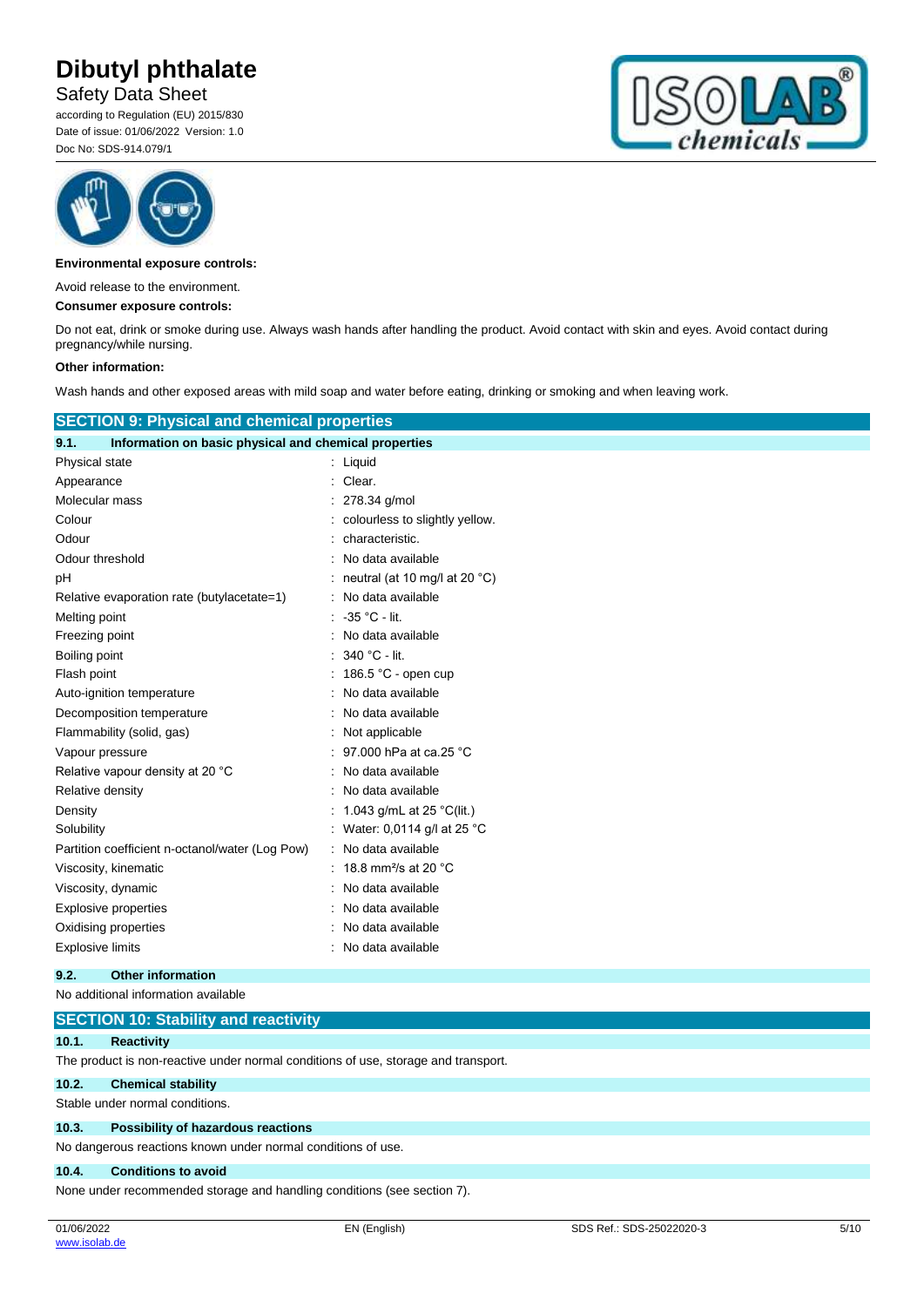Safety Data Sheet

according to Regulation (EU) 2015/830 Date of issue: 01/06/2022 Version: 1.0 Doc No: SDS-914.079/1



## **10.5. Incompatible materials**

Strong acids. Strong bases. Strong oxidizing agents. Peroxides. Explosives.

## **10.6. Hazardous decomposition products**

Under normal conditions of storage and use, hazardous decomposition products should not be produced.

| <b>SECTION 11: Toxicological information</b>                  |                                                                                                                    |
|---------------------------------------------------------------|--------------------------------------------------------------------------------------------------------------------|
| 11.1.<br>Information on toxicological effects                 |                                                                                                                    |
| Acute toxicity (oral)                                         | Not classified                                                                                                     |
| Acute toxicity (dermal)                                       | Not classified                                                                                                     |
| Acute toxicity (inhalation)                                   | Not classified                                                                                                     |
| dibutyl phthalate; DBP (84-74-2)                              |                                                                                                                    |
| LD50 oral rat                                                 | 6279 mg/kg bodyweight Animal: rat, Guideline: OECD Guideline 401 (Acute Oral Toxicity)                             |
| LC50 inhalation rat (mg/l)                                    | $\geq$ 15.68 mg/l air Animal: rat                                                                                  |
| Skin corrosion/irritation                                     | Not classified                                                                                                     |
| Serious eye damage/irritation                                 | Not classified                                                                                                     |
| Respiratory or skin sensitisation                             | Not classified                                                                                                     |
| Germ cell mutagenicity                                        | Not classified                                                                                                     |
| Carcinogenicity                                               | Not classified                                                                                                     |
| Reproductive toxicity                                         | May damage the unborn child. Suspected of damaging fertility.                                                      |
| dibutyl phthalate; DBP (84-74-2)                              |                                                                                                                    |
| LOAEL (animal/male, F1)                                       | 52 mg/kg bodyweight Animal: rat, Animal sex: male                                                                  |
| NOAEL (animal/female, F0/P)                                   | 385 mg/kg bodyweight Animal: rat, Animal sex: female                                                               |
| STOT-single exposure                                          | Not classified                                                                                                     |
| STOT-repeated exposure                                        | Not classified                                                                                                     |
| dibutyl phthalate; DBP (84-74-2)                              |                                                                                                                    |
| LOAEL (oral, rat, 90 days)                                    | 752 mg/kg bodyweight Animal: rat, Guideline: OECD Guideline 408 (Repeated Dose 90-Day<br>Oral Toxicity in Rodents) |
| NOAEL (oral, rat, 90 days)                                    | 152 mg/kg bodyweight Animal: rat, Guideline: OECD Guideline 408 (Repeated Dose 90-Day<br>Oral Toxicity in Rodents) |
| Aspiration hazard                                             | Not classified                                                                                                     |
| dibutyl phthalate; DBP (84-74-2)                              |                                                                                                                    |
| Viscosity, kinematic                                          | 18.8 mm <sup>2</sup> /s @ 20 °C                                                                                    |
|                                                               |                                                                                                                    |
| <b>SECTION 12: Ecological information</b>                     |                                                                                                                    |
| 12.1.<br><b>Toxicity</b>                                      |                                                                                                                    |
| Ecology - general                                             | : Very toxic to aquatic life.                                                                                      |
| Hazardous to the aquatic environment, short-<br>term (acute)  | : Very toxic to aquatic life.                                                                                      |
| Hazardous to the aquatic environment, long-<br>term (chronic) | : Not classified                                                                                                   |

## **dibutyl phthalate; DBP (84-74-2)**

| EC50 Daphnia 1     | $\approx$ 2.99 mg/l Test organisms (species): other: Mysidopsis bahia (marine test species), Daphnia<br>magna and Paratanytarsus parthenogenetica |
|--------------------|---------------------------------------------------------------------------------------------------------------------------------------------------|
| EC50 72h algae (1) | 8.38 mg/l Test organisms (species): Desmodesmus subspicatus (previous name:<br>Scenedesmus subspicatus)                                           |
| EC50 72h algae (2) | 2.12 mg/l Test organisms (species): Desmodesmus subspicatus (previous name:<br>Scenedesmus subspicatus)                                           |
| LOEC (chronic)     | 0.811 mg/l Test organisms (species): Daphnia magna Duration: '21 d'                                                                               |
| NOEC (chronic)     | 0.158 mg/l Test organisms (species): Daphnia magna Duration: '21 d'                                                                               |

### **12.2. Persistence and degradability**

No additional information available

# **12.3. Bioaccumulative potential**

No additional information available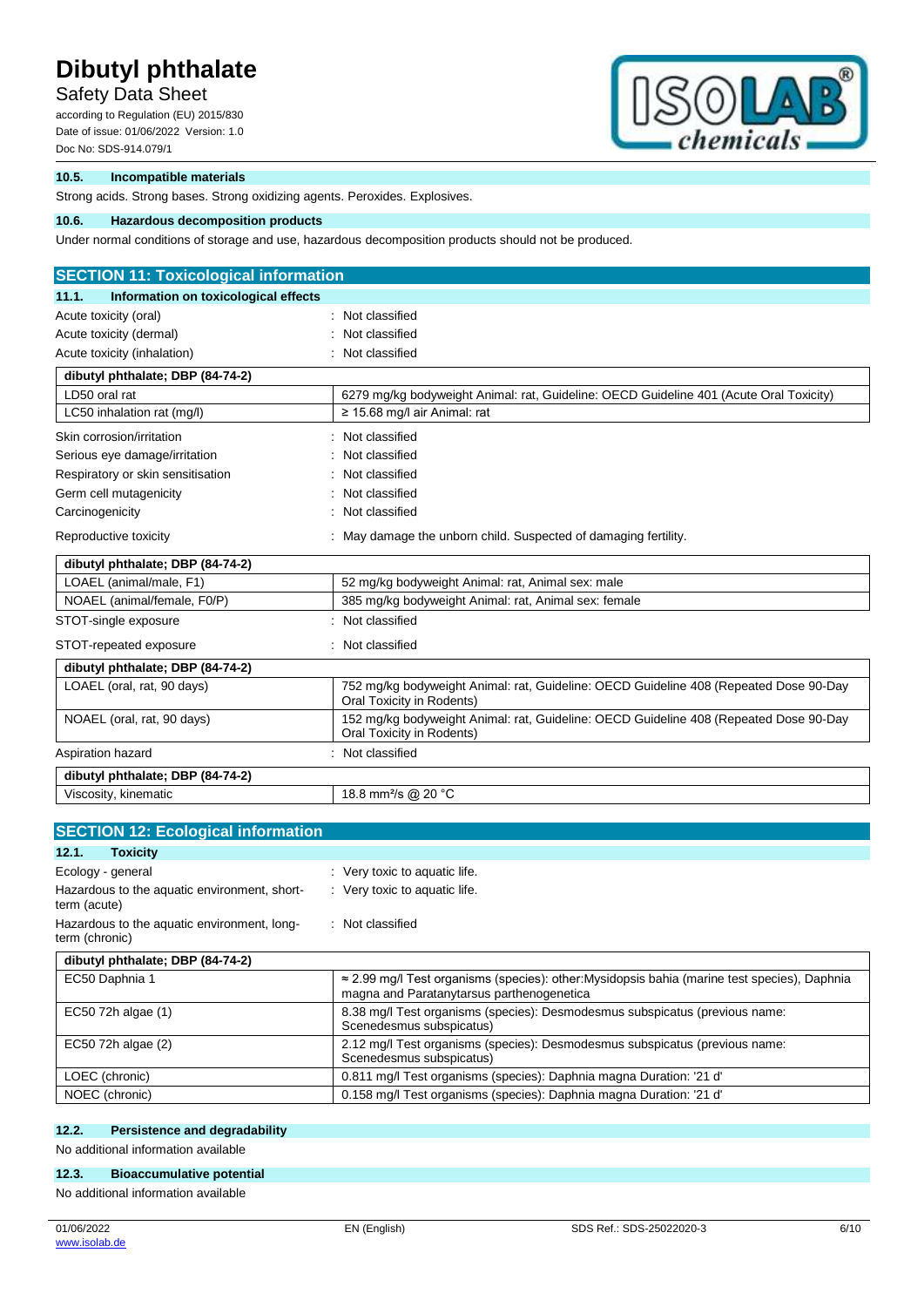# Safety Data Sheet

according to Regulation (EU) 2015/830 Date of issue: 01/06/2022 Version: 1.0 Doc No: SDS-914.079/1



## **12.4. Mobility in soil**

No additional information available

## **12.5. Results of PBT and vPvB assessment**

| dibutyl phthalate; DBP (84-74-2)                                                       |
|----------------------------------------------------------------------------------------|
| This substance/mixture does not meet the PBT criteria of REACH regulation, annex XIII  |
| This substance/mixture does not meet the vPvB criteria of REACH regulation, annex XIII |

# **12.6. Other adverse effects**

No additional information available

| <b>SECTION 13: Disposal considerations</b> |                                                                                                                                                                                                                                    |
|--------------------------------------------|------------------------------------------------------------------------------------------------------------------------------------------------------------------------------------------------------------------------------------|
| 13.1.<br>Waste treatment methods           |                                                                                                                                                                                                                                    |
| Regional legislation (waste)               | Disposal must be done according to official regulations. Waste Management Regulation<br>published in the Official Journal numbered 29314 on April 2, 2015.                                                                         |
| Sewage disposal recommendations            | Disposal must be done according to official regulations.                                                                                                                                                                           |
| Product/Packaging disposal recommendations | Completely empty the packaging prior to decontamination. Empty containers should be taken<br>for recycling, recovery or waste in accordance with local regulation. Comply with applicable<br>regulations for solid waste disposal. |
| Additional information                     | Empty containers should be taken for recycling, recovery or waste in accordance with local<br>regulation.                                                                                                                          |

# **SECTION 14: Transport information**

# In accordance with ADR / RID / IMDG / IATA / ADN

| <b>ADR</b>                                                                                                  | <b>IMDG</b>                                                                                                                      | <b>IATA</b>                                                               | <b>ADN</b>                                                                                           | <b>RID</b>                                                                                           |
|-------------------------------------------------------------------------------------------------------------|----------------------------------------------------------------------------------------------------------------------------------|---------------------------------------------------------------------------|------------------------------------------------------------------------------------------------------|------------------------------------------------------------------------------------------------------|
| 14.1.<br><b>UN number</b>                                                                                   |                                                                                                                                  |                                                                           |                                                                                                      |                                                                                                      |
| 3082                                                                                                        | 3082                                                                                                                             | 3082                                                                      | 3082                                                                                                 | 3082                                                                                                 |
| 14.2.<br>UN proper shipping name                                                                            |                                                                                                                                  |                                                                           |                                                                                                      |                                                                                                      |
| <b>ENVIRONMENTALLY</b><br><b>HAZARDOUS</b><br>SUBSTANCE, LIQUID,<br>N.O.S.                                  | <b>ENVIRONMENTALLY</b><br><b>HAZARDOUS</b><br>SUBSTANCE, LIQUID,<br>N.O.S.                                                       | Environmentally<br>hazardous substance,<br>liquid, n.o.s.                 | <b>ENVIRONMENTALLY</b><br><b>HAZARDOUS</b><br>SUBSTANCE, LIQUID,<br>N.O.S.                           | <b>ENVIRONMENTALLY</b><br><b>HAZARDOUS</b><br>SUBSTANCE, LIQUID,<br>N.O.S.                           |
| <b>Transport document description</b>                                                                       |                                                                                                                                  |                                                                           |                                                                                                      |                                                                                                      |
| <b>UN 3082</b><br><b>ENVIRONMENTALLY</b><br><b>HAZARDOUS</b><br>SUBSTANCE, LIQUID,<br>$N.O.S., 9, III, (-)$ | <b>UN 3082</b><br><b>ENVIRONMENTALLY</b><br><b>HAZARDOUS</b><br>SUBSTANCE, LIQUID.<br>N.O.S., 9, III, MARINE<br><b>POLLUTANT</b> | UN 3082 Environmentally<br>hazardous substance,<br>liquid, n.o.s., 9, III | <b>UN 3082</b><br><b>ENVIRONMENTALLY</b><br><b>HAZARDOUS</b><br>SUBSTANCE, LIQUID,<br>N.O.S., 9, III | <b>UN 3082</b><br><b>ENVIRONMENTALLY</b><br><b>HAZARDOUS</b><br>SUBSTANCE, LIQUID,<br>N.O.S., 9, III |
| 14.3.                                                                                                       | <b>Transport hazard class(es)</b>                                                                                                |                                                                           |                                                                                                      |                                                                                                      |
| 9                                                                                                           | 9                                                                                                                                | 9                                                                         | 9                                                                                                    | 9                                                                                                    |
|                                                                                                             |                                                                                                                                  |                                                                           |                                                                                                      |                                                                                                      |
| 14.4.<br><b>Packing group</b>                                                                               |                                                                                                                                  |                                                                           |                                                                                                      |                                                                                                      |
| $\overline{III}$                                                                                            | Ш                                                                                                                                | III                                                                       | III                                                                                                  | III                                                                                                  |
| 14.5.<br><b>Environmental hazards</b>                                                                       |                                                                                                                                  |                                                                           |                                                                                                      |                                                                                                      |
| Dangerous for the                                                                                           | Dangerous for the                                                                                                                | Dangerous for the                                                         | Dangerous for the                                                                                    | Dangerous for the                                                                                    |

environment : Yes

No supplementary information available

## **14.6. Special precautions for user**

### **- Overland transport**

environment : Yes

| Classification code (ADR)  | : M6                      |
|----------------------------|---------------------------|
| Special provisions (ADR)   | : 274, 335, 375, 601      |
| Limited quantities (ADR)   | : 51                      |
| Excepted quantities (ADR)  | : E1                      |
| Packing instructions (ADR) | : P001, IBC03, LP01, R001 |
|                            |                           |

environment : Yes Marine pollutant : Yes environment : Yes

environment : Yes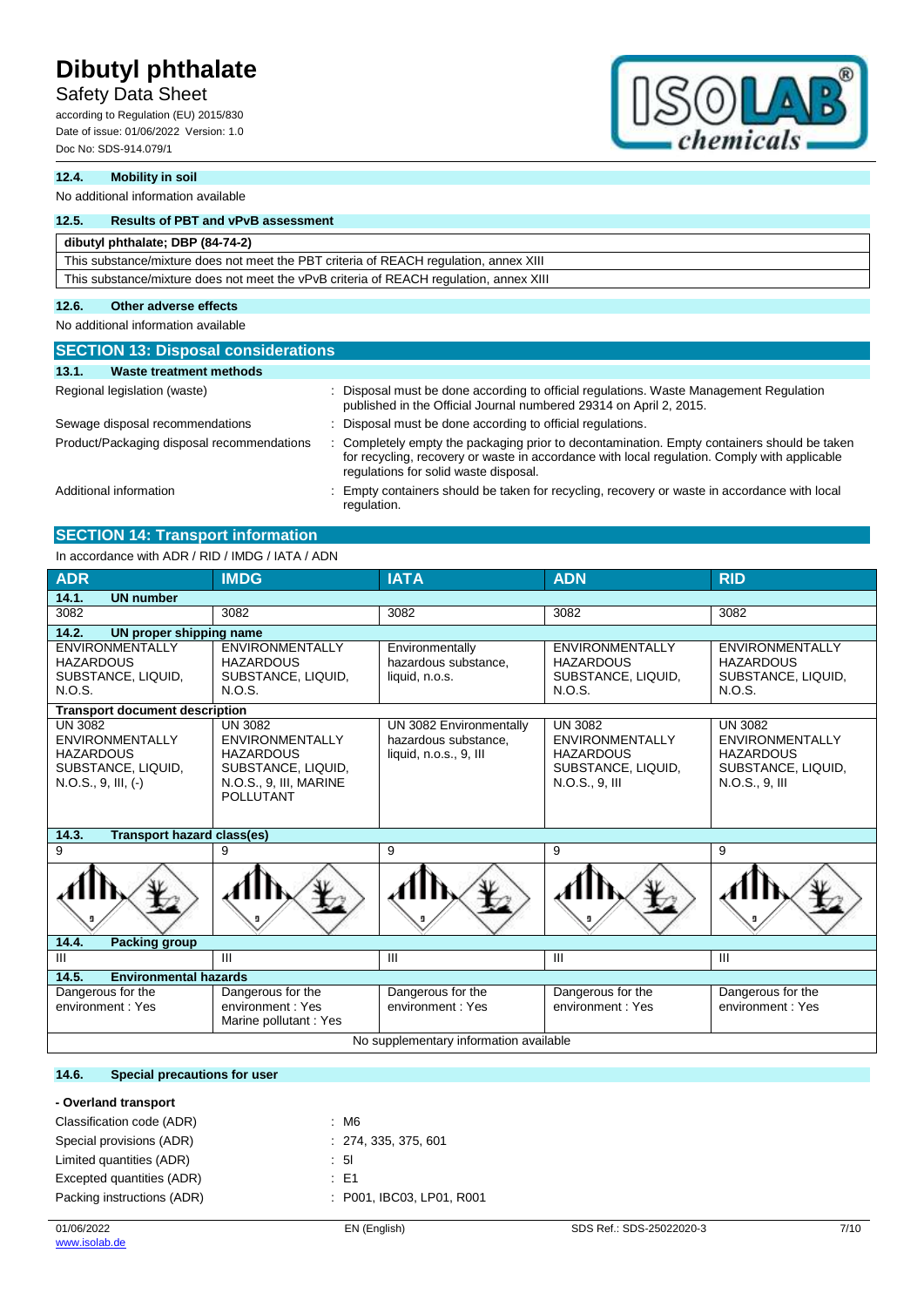# Safety Data Sheet

according to Regulation (EU) 2015/830 Date of issue: 01/06/2022 Version: 1.0 Doc No: SDS-914.079/1

| Special packing provisions (ADR)                                           | PP <sub>1</sub><br>t |
|----------------------------------------------------------------------------|----------------------|
| Mixed packing provisions (ADR)                                             | <b>MP19</b>          |
| Portable tank and bulk container instructions<br>(ADR)                     | T4                   |
| Portable tank and bulk container special<br>provisions (ADR)               | <b>TP1, TP29</b>     |
| Tank code (ADR)                                                            | LGBV                 |
| Vehicle for tank carriage                                                  | AT                   |
| Transport category (ADR)                                                   | 3                    |
| Special provisions for carriage - Packages<br>(ADR)                        | : V12                |
| Special provisions for carriage - Loading,<br>unloading and handling (ADR) | CV13                 |
| Hazard identification number (Kemler No.)                                  | 90<br>t              |
| Orange plates                                                              | 90                   |
|                                                                            | 3082                 |
| Tunnel restriction code (ADR)                                              |                      |
| EAC code                                                                   | $\cdot$ 3Z           |
| - Transport by sea                                                         |                      |
| Special provisions (IMDG)                                                  | 274, 335, 969        |
| Limited quantities (IMDG)                                                  | 5L                   |
| Excepted quantities (IMDG)                                                 | E <sub>1</sub>       |
| Packing instructions (IMDG)                                                | LP01, P001           |
| Special packing provisions (IMDG)                                          | PP <sub>1</sub>      |
| IBC packing instructions (IMDG)                                            | IBC03                |
| Tank instructions (IMDG)                                                   | T <sub>4</sub>       |
| Tank special provisions (IMDG)                                             | <b>TP2, TP29</b>     |
| EmS-No. (Fire)                                                             | F-A                  |
| EmS-No. (Spillage)                                                         | $S-F$                |
| Stowage category (IMDG)                                                    | A                    |
| Air trononort                                                              |                      |

### **- Air transport**

| PCA Excepted quantities (IATA)               | $E = 1$              |
|----------------------------------------------|----------------------|
| PCA Limited quantities (IATA)                | : Y964               |
| PCA limited quantity max net quantity (IATA) | 30kgG                |
| PCA packing instructions (IATA)              | : 964                |
| PCA max net quantity (IATA)                  | : 450L               |
| CAO packing instructions (IATA)              | 964                  |
| CAO max net quantity (IATA)                  | : 450L               |
| Special provisions (IATA)                    | : A97, A158, A197    |
| ERG code (IATA)                              | : 9L                 |
| - Inland waterway transport                  |                      |
| Classification code (ADN)                    | : M6                 |
| Special provisions (ADN)                     | : 274, 335, 375, 601 |
| Limited quantities (ADN)                     | 5L                   |
| Excepted quantities (ADN)                    | : E1                 |
| Equipment required (ADN)                     | $:$ PP               |
| Number of blue cones/lights (ADN)            | $\therefore$ 0       |
| - Rail transport                             |                      |
| Classification code (RID)                    | : M6                 |
| Special provisions (RID)                     | : 274, 335, 375, 601 |
| Limited quantities (RID)                     | : 5L                 |
| Excepted quantities (RID)                    | : E1                 |

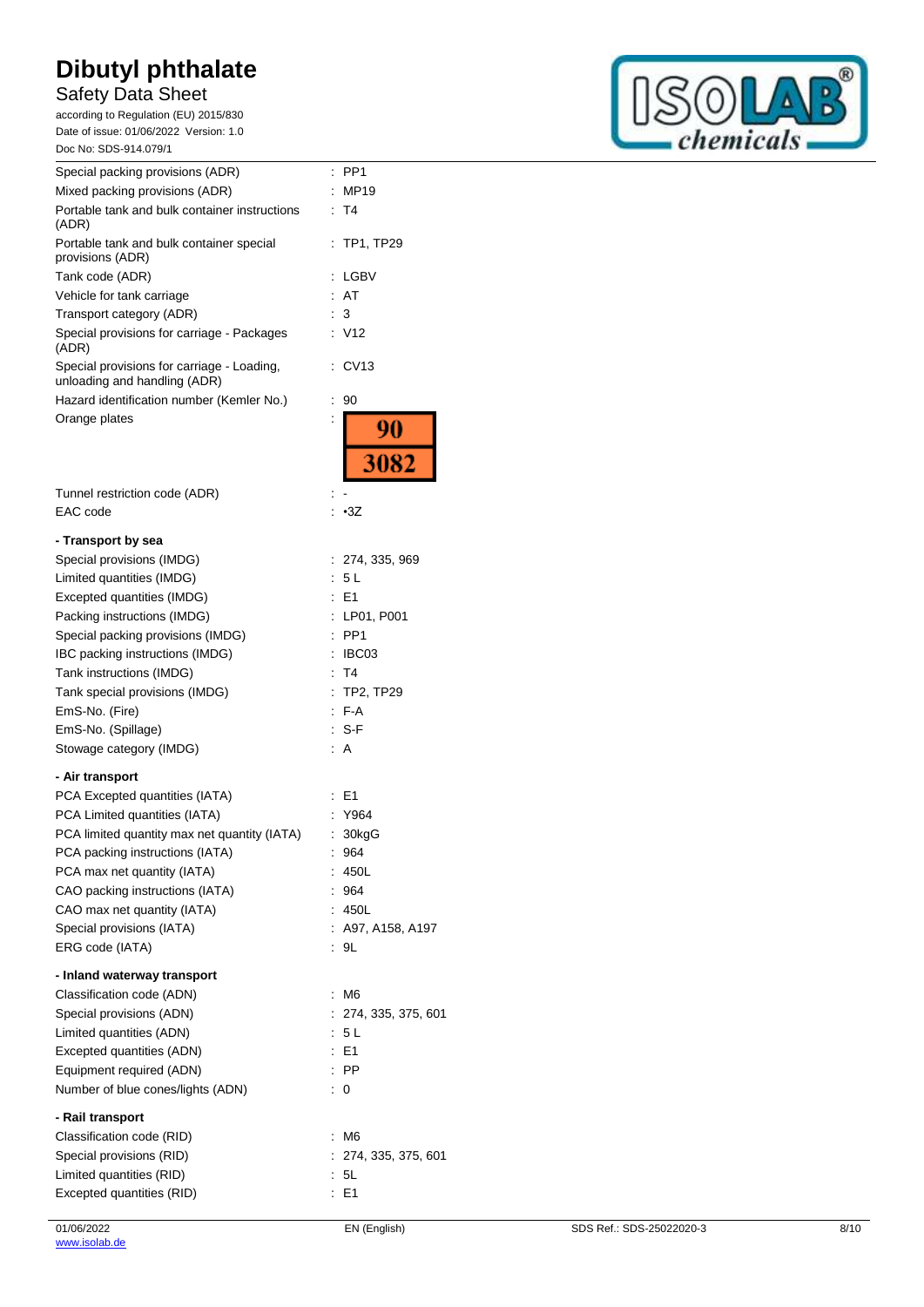# Safety Data Sheet

according to Regulation (EU) 2015/830 Date of issue: 01/06/2022 Version: 1.0 Doc No: SDS-914.079/1



| Packing instructions (RID)                                                 | : P001, IBC03, LP01, R001 |
|----------------------------------------------------------------------------|---------------------------|
| Special packing provisions (RID)                                           | $\therefore$ PP1          |
| Mixed packing provisions (RID)                                             | : MP19                    |
| Portable tank and bulk container instructions<br>(RID)                     | : T4                      |
| Portable tank and bulk container special<br>provisions (RID)               | $\therefore$ TP1. TP29    |
| Tank codes for RID tanks (RID)                                             | : LGBV                    |
| Transport category (RID)                                                   | : 3                       |
| Special provisions for carriage - Packages<br>(RID)                        | : W12                     |
| Special provisions for carriage - Loading.<br>unloading and handling (RID) | : CW13. CW31              |
| Colis express (express parcels) (RID)                                      | : CE8                     |
| Hazard identification number (RID)                                         | 90                        |
|                                                                            |                           |

# **14.7. Transport in bulk according to Annex II of Marpol and the IBC Code**

### Not applicable

# **SECTION 15: Regulatory information**

### **15.1. Safety, health and environmental regulations/legislation specific for the substance or mixture**

### **15.1.1. EU-Regulations**

The following restrictions are applicable according to Annex XVII of the REACH Regulation (EC) No 1907/2006:

| 30. Substances which are classified as reproductive toxicant category 1A or 1B in Part 3 of<br>Annex VI to Regulation (EC) No 1272/2008 and are listed in Appendix 5 or Appendix 6,<br>respectively. | dibutyl phthalate; DBP |
|------------------------------------------------------------------------------------------------------------------------------------------------------------------------------------------------------|------------------------|
| 51(b) Phthalates: Dibutyl phthalate (DBP)                                                                                                                                                            | dibutyl phthalate; DBP |
| Dibutyl phthalate (DBP) is on the REACH Candidate List                                                                                                                                               |                        |

Dibutyl phthalate (DBP) is on the REACH Annex XIV List:

| . number<br>،utr<br>.risatior<br>. | expiration<br>date | exemptions •<br>authorisation<br>$\cdots$<br>╲┖<br>76. |
|------------------------------------|--------------------|--------------------------------------------------------|
|                                    | 21/01/2015         |                                                        |

### **15.1.2. National regulations**

### **Germany**

| Regulatory reference                                                                 | : WGK 3, Highly hazardous to water (Classification according to AwSV; ID No. 186)                                                            |
|--------------------------------------------------------------------------------------|----------------------------------------------------------------------------------------------------------------------------------------------|
| <b>Employment restrictions</b>                                                       | : Observe restrictions according Act on the Protection of Working Mothers (MuSchG)                                                           |
|                                                                                      | Observe restrictions according Act on the Protection of Young People in Employment<br>(JArbSchG)                                             |
| Hazardous Incident Ordinance (12. BImSchV)                                           | : Is not subject of the 12. BlmSchV (Hazardous Incident Ordinance)                                                                           |
| <b>Netherlands</b>                                                                   |                                                                                                                                              |
| SZW-lijst van kankerverwekkende stoffen                                              | : The substance is not listed                                                                                                                |
| SZW-lijst van mutagene stoffen                                                       | : The substance is not listed                                                                                                                |
| NIET-limitatieve lijst van voor de voortplanting<br>giftige stoffen - Borstvoeding   | : The substance is not listed                                                                                                                |
| NIET-limitatieve lijst van voor de voortplanting<br>giftige stoffen - Vruchtbaarheid | : dibutyl phthalate; DBP is listed                                                                                                           |
| NIET-limitatieve lijst van voor de voortplanting<br>giftige stoffen - Ontwikkeling   | : dibutyl phthalate; DBP is listed                                                                                                           |
| <b>Denmark</b>                                                                       |                                                                                                                                              |
| Danish National Regulations                                                          | : Young people below the age of 18 years are not allowed to use the product                                                                  |
|                                                                                      | Pregnant/breastfeeding women working with the product must not be in direct contact with the<br>product                                      |
|                                                                                      | The requirements from the Danish Working Environment Authorities regarding work with<br>carcinogens must be followed during use and disposal |
|                                                                                      |                                                                                                                                              |

### **15.2. Chemical safety assessment**

No chemical safety assessment has been carried out